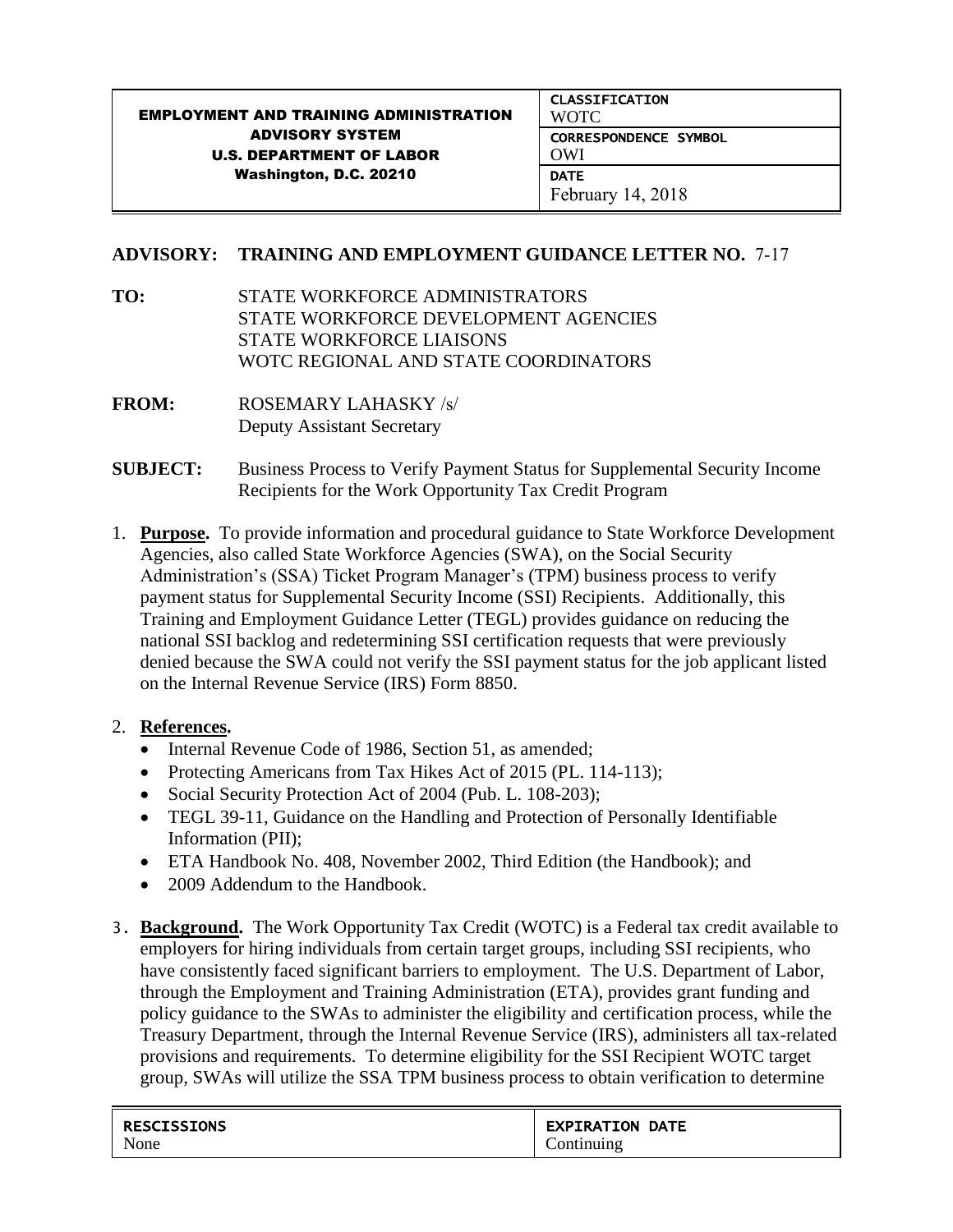if the individual is receiving Supplemental Security Income benefits under title XVI of the Social Security Act (including benefits of the type described in section 1616 of the Social Security Act or section 212 of Public Law 93-66) for any month ending during the 60-day period ending on the hiring date.

Starting in November 2016, SSA expanded the verification process used for Ticket holders to include all Supplemental Security Income (SSI) recipients at no cost to the SWAs. Having this business process in place will: 1) Assist SWAs in reducing backlogs of unprocessed applications for the SSI target group; and 2) Allow employers to appeal and resubmit 2014, 2015, and 2016 timely filed certification requests that were previously denied because the SWAs were unable to obtain proof that the job applicant received SSI benefits within the 60 day period prior to the hire date.

Information about WOTC eligibility requirements for SSI recipients is available here: [https://www.doleta.gov/business/incentives/opptax/eligible.cfm.](https://www.doleta.gov/business/incentives/opptax/eligible.cfm)

## 4. **Use TPM's Business Process to Verify Payment Status for SSI Target Group.**

The Social Security Administration's TPM's business process (currently operated by MAXIMUS) to verify payment status for the SSI target group generally requires the following steps:

- After SWAs receive certification requests for the SSI target group, SWAs submit to the TPM via email the: 1) SSA Standard Cover Sheet and 2) SSA Verification Request Form. Information must be typed into the Verification Request Form.
- TPM will use the same SSA Verification Request Form to respond to requests submitted. TPM will not accept/process any IRS Form 8850s or screenshots requests.
- TEGL 39-11, Guidance on the Handling and Protection of Personally Identifiable Information (PII), provides guidance to grantees on compliance with the requirements of handling and protecting PII in their grants. Per TEGL 39-11, SWAs will register for a Government to Government Services Online (GSO) account. GSO will provide data encryption for the data whether it is in transit or at rest. All GSO users will have a system-generated ID and password that must be changed every 90 days, adding another layer of security.

In coordination with SSA and the TPM, ETA will continue to communicate any information and updates on the business process requirements to the WOTC Regional Coordinators and State Coordinators through Technical Bulletins and on-going technical assistance. Given that filing methods and record keeping practices may vary across the SWAs (e.g., automated system, email, fax, scanned, mail, etc.), ETA will work with the WOTC Regional Coordinators to identify any best practices and provide additional technical assistance, as needed. See the Administration and Reporting Requirements section of the November 2002, 3<sup>rd</sup> Edition of ETA Handbook 408 for additional information available here: [https://www.doleta.gov/business/incentives/opptax/pdf/ETA\\_Handbook\\_408\\_Nov\\_2002\\_3rd](https://www.doleta.gov/business/incentives/opptax/pdf/ETA_Handbook_408_Nov_2002_3rd_Edition.pdf) [\\_Edition.pdf.](https://www.doleta.gov/business/incentives/opptax/pdf/ETA_Handbook_408_Nov_2002_3rd_Edition.pdf)